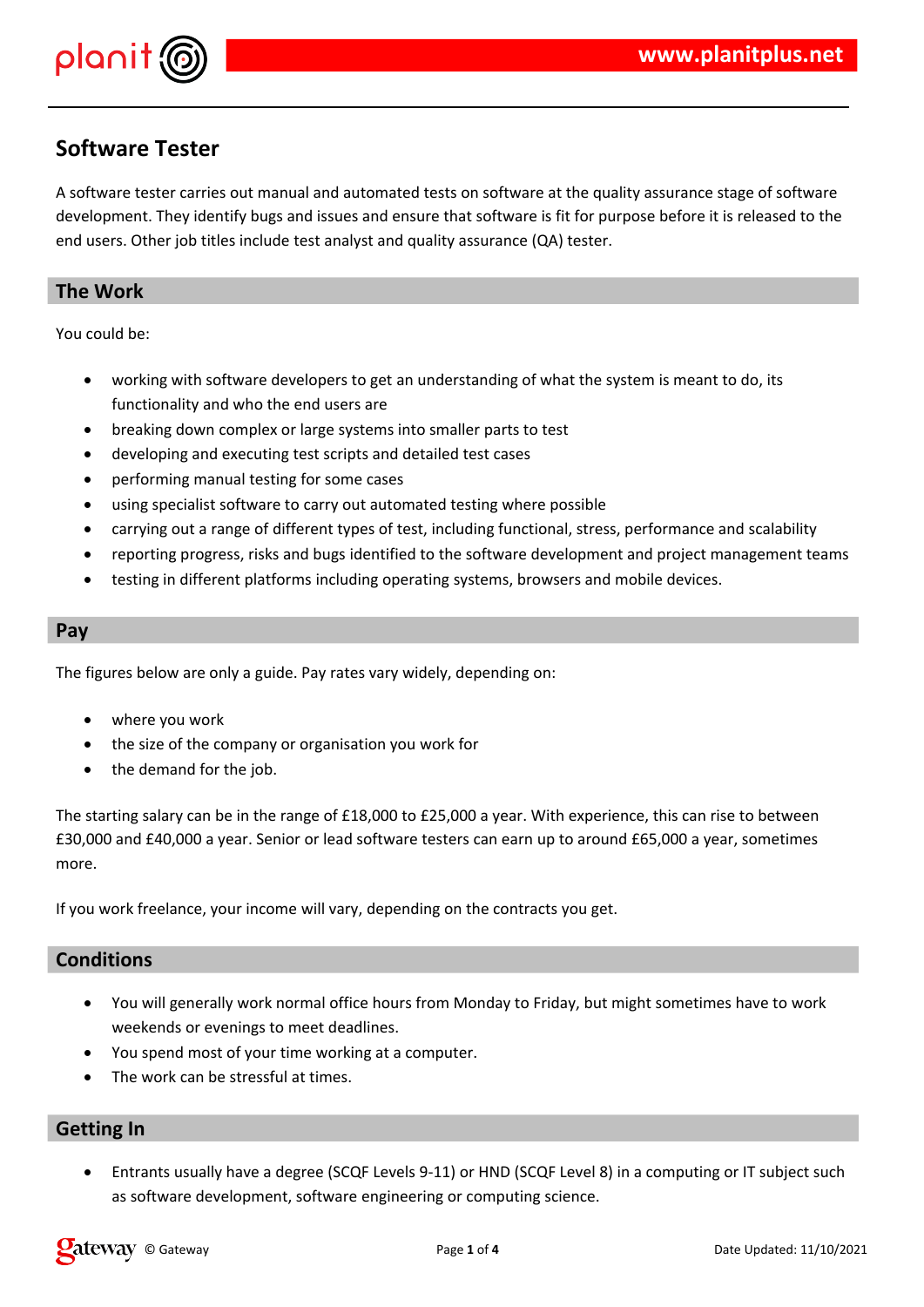



 $\mathcal{L}$ 







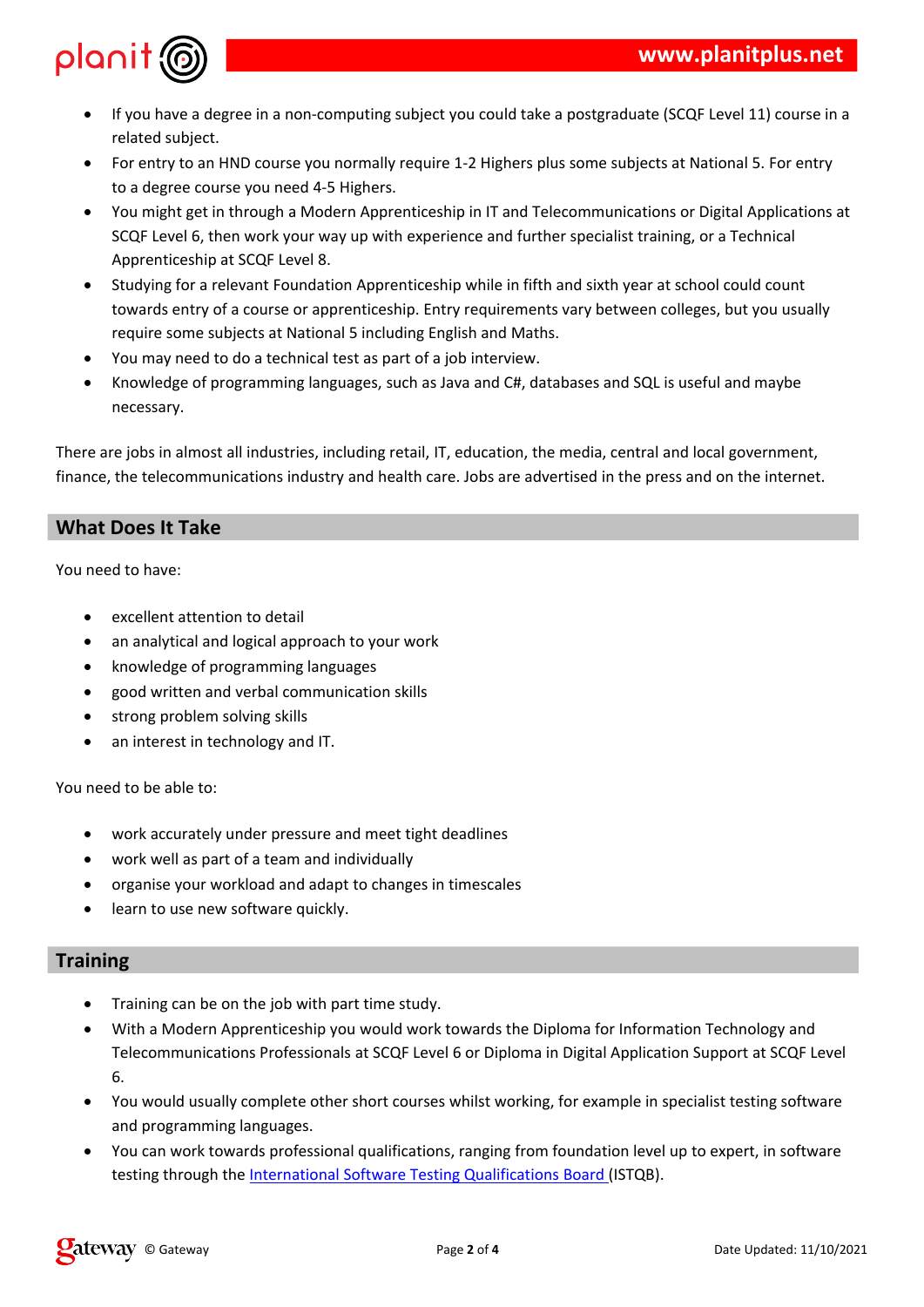